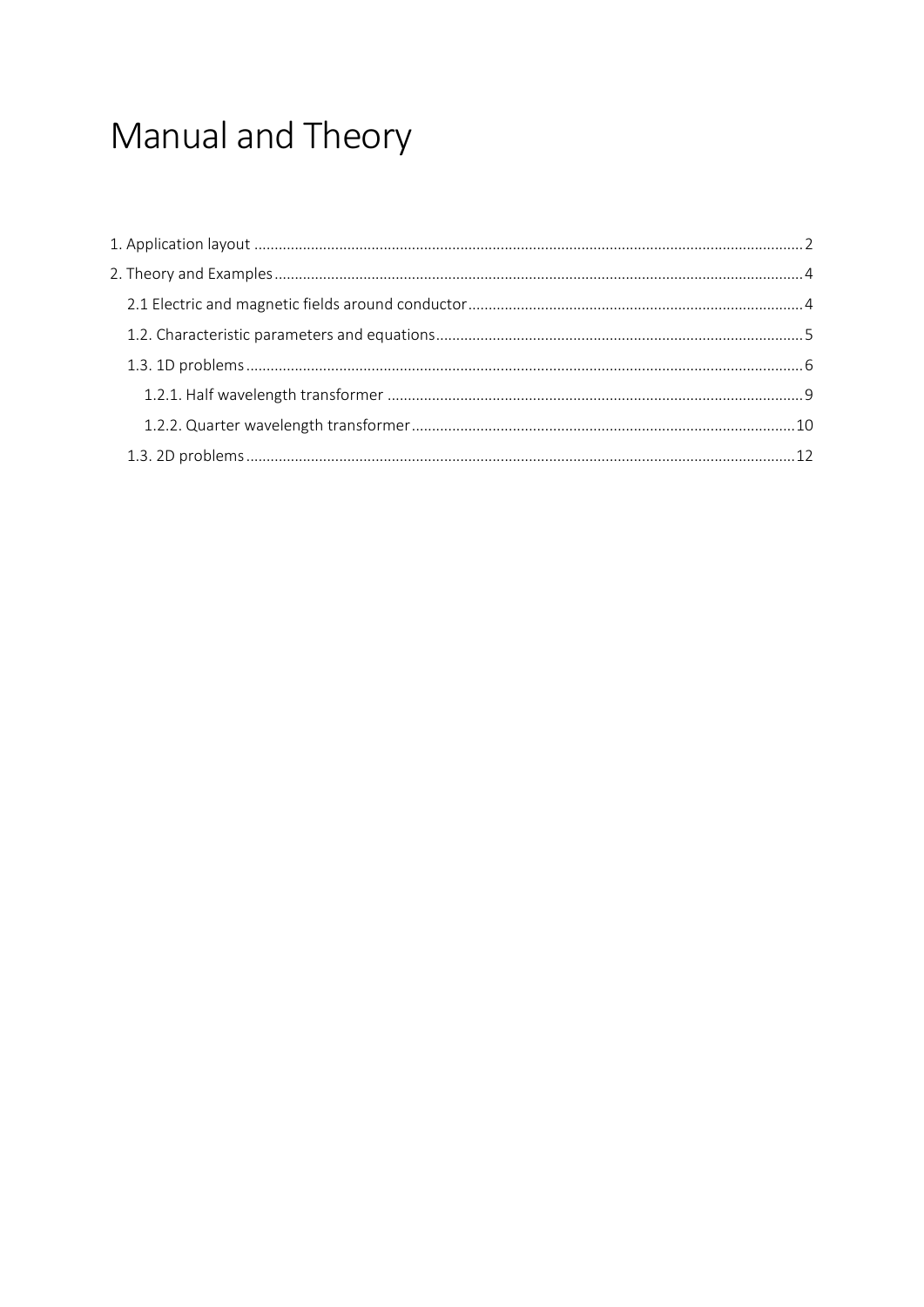# <span id="page-1-0"></span>1. Application layout



*Figure 1.1 Application layout*

1. *Learn theory* – this button opens a new window with a present "Manual and Theory" file

2. *Problem type* – allows for a definition of a problem type. There are two options to choose from:

- 1D electromagnetic wave propagation
- 2D electromagnetic wave propagation

3. *Excitation function* – describes a signal function which will be generated by the signal source. There are two options to choose from:

- sine
- gauss (Gaussian pulse)

4. *Plot type* – allows for choosing plot/display type, which will be used to display simulation results. There are two options to choose from:

- 2D
- $3D$

5. *Frequency* – wave frequency, which can be changed by keyboard input or using spin box

6., 7., 8. *Epsilon* – value of a relative permittivity of medium 1, 2, and 3 respectively:

- options 7 and 8 are available only for 1D EM wave propagation problems
- in the case of 1D EM wave propagation problems, *Epsilon 1* parameter should be set to 1

9. *2nd Medium Width in Wavelengths* – width of area bounded by two blue lines indicated in Figure 2 (available only for 1D EM wave propagation problems), filled with medium of *Epsilon 2*, expressed in wavelengths of *Frequency*.

10. *Refresh Envelope* – pressing this button starts drawing a new envelope

11. *Stop* – this button stops the visualisation of simulation results

12. *Run* – this button starts the visualisation of simulation results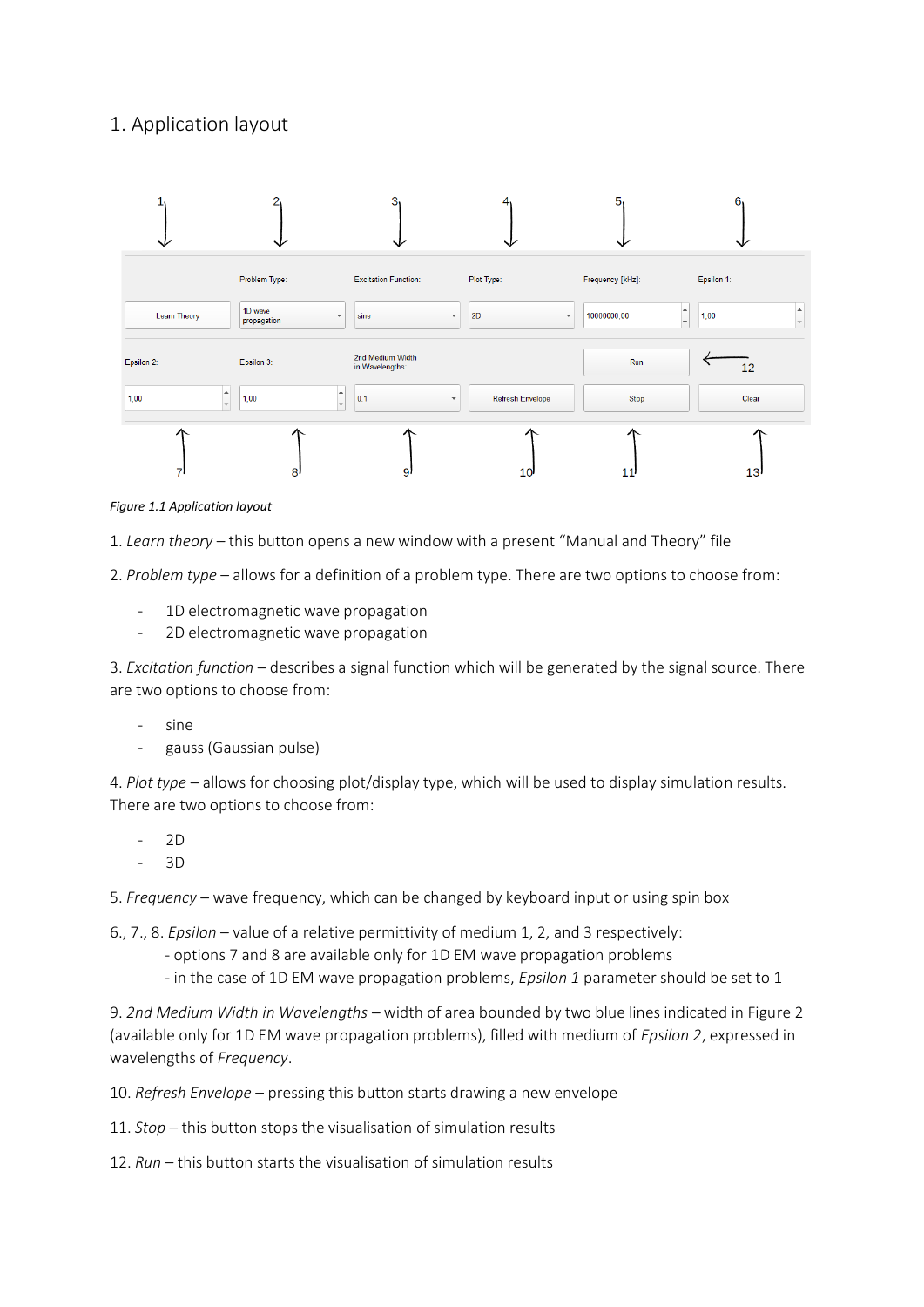13. *Clear* – this button clears the window with visualisation of simulation results



*Figure 1.2 1D EM wave propagation – half-space filled with medium of Epsilon 2 marked with blue lines (width of that area is expressed in wavelengths)*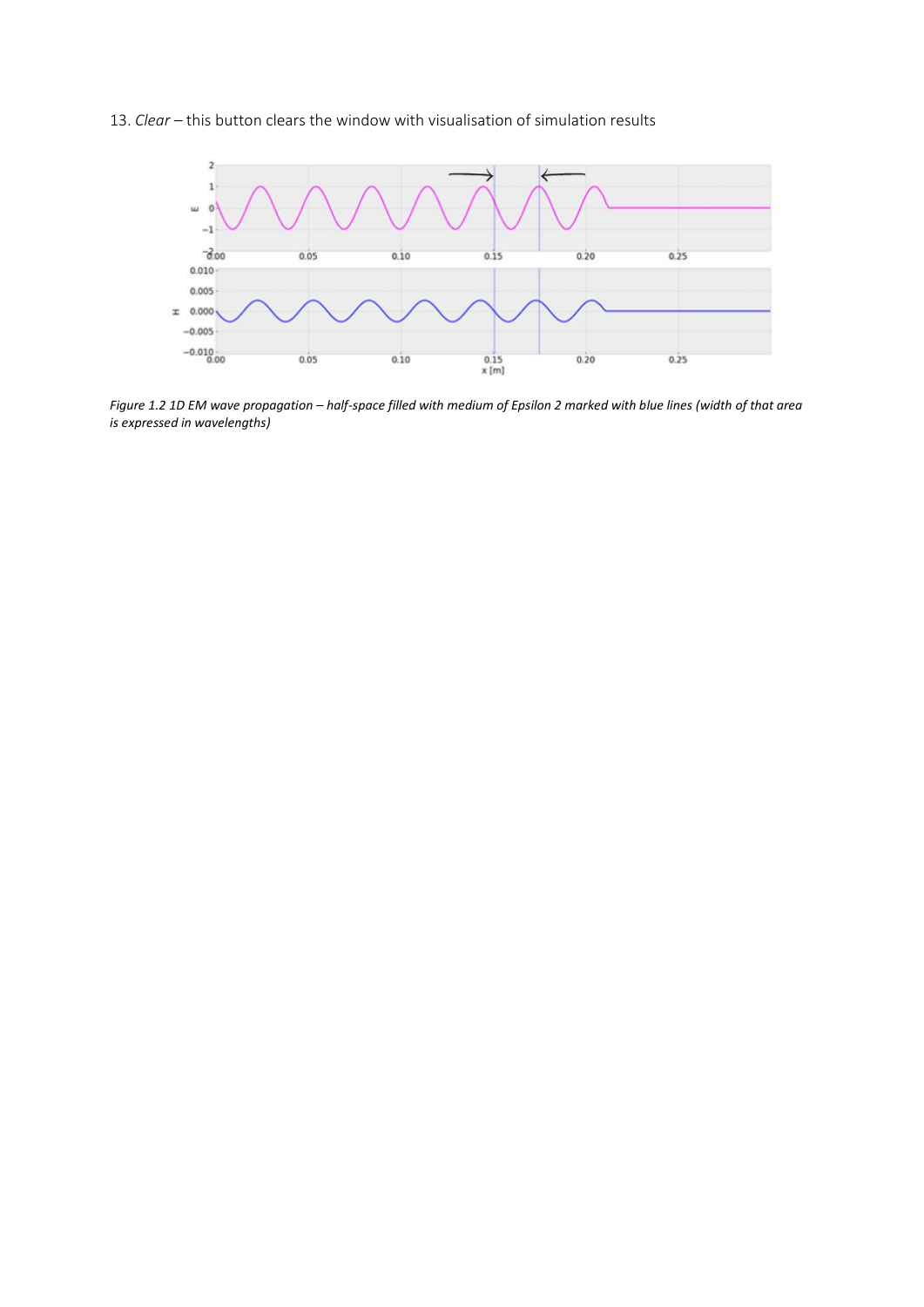## <span id="page-3-0"></span>2. Theory and Examples

The electromagnetic field is considered one of the fundamental phenomena in nature, as it plays a major role in determining the internal properties of most objects encountered in daily life. Many different physical forces are derived based on electromagnetic field and a significant part of new technologies is developed owing to extensive research on electromagnetic interactions. Having a general knowledge of the electromagnetic field allows us to better understand the reality around us. Several important aspects of electromagnetism, more precisely the propagation of electromagnetic waves, will be discussed in the following sections.

## <span id="page-3-1"></span>2.1 Electric and magnetic fields around conductor

We know that current flow through an infinite wire produces a magnetic field, which direction can be determined by using the "right-hand rule". We can illustrate the magnetic induction (B) changes on a plot as presented in Figure 1 - sinusoidal current flow produces sinusoidal changes of B.



*Figure 2.1 Magnetic field (B) changes in time*

The changing B produces an electric field (E). The vectors of B and E are perpendicular to each other.



*Figure 2.2 Magnetic and electric fields changes in time*

On the plots presented above we can see E and B values for certain location near the wire, which are changing in time. What happens if we move away from our conducting wire or if we switch the electric current source off?

The combination of disturbances of the electric and magnetic fields will propagate in the direction perpendicular to the fields oscillations. In that way an electromagnetic wave is created and its propagation is highly dependent on the medium in which it propagates. There are many different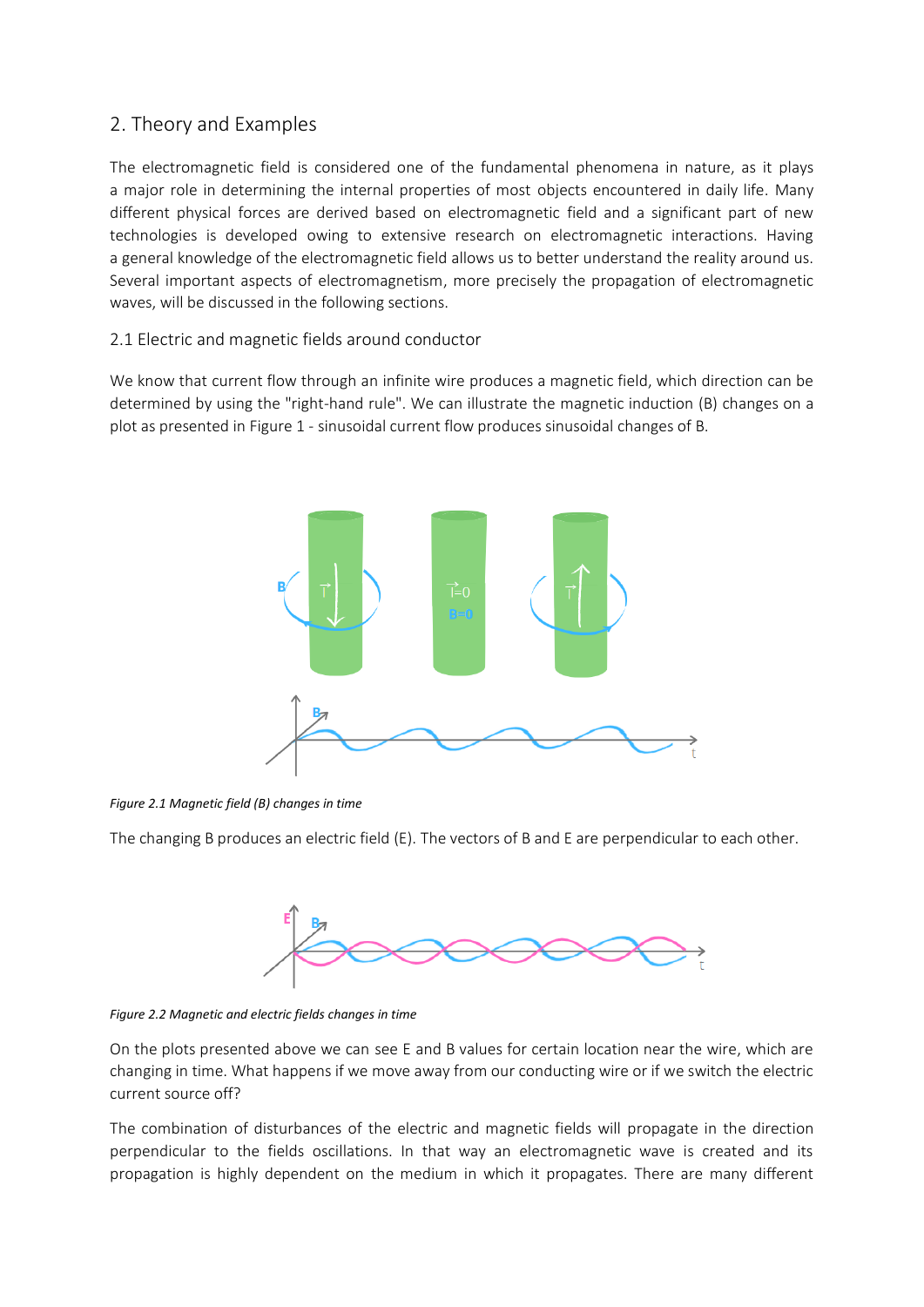applications of electromagnetic waves, without it we would not be able to develop advanced medical diagnostics, heat up food in the microwave or use Wi-Fi in our smartphones. Some characteristic parameters and equations describing the electromagnetic waves will be presented in the following sections to deliver a background insight into a phenomena which surrounds us.

#### <span id="page-4-0"></span>1.2. Characteristic parameters and equations

The characteristic parameters of an electromagnetic wave are: wavelength, frequency, magnitude, propagation speed.

These parameters are related to each other by the following formula:

$$
f=\frac{v}{\lambda}
$$

where:

- $-\lambda$  wavelength,
- $-$  f frequency
- $-v$  propagation speed.

Propagation speed is highly dependent on medium parameters, what is indicated by the following formula:

$$
\nu = \frac{1}{\sqrt{\mu \varepsilon}} = \frac{1}{\sqrt{\mu_0 \mu_r \varepsilon_0 \varepsilon_r}} = \frac{c}{\sqrt{\mu_r \varepsilon_r}}
$$

where:

- $\mu$  medium permeability, which gives us information about the resistance of a medium against the formation of a magnetic field, it is measured in henries per meter (H/m),  $\mu_0$  - permeability of vacuum,  $\mu_r$  – relative permeability (material property)),
- $\epsilon$  medium permittivity, which tells us how easily can we electrically polarize a dielectric, materials with higher permittivity polarizes more in response to an applied electric field than materials with lower permittivity,  $\varepsilon_0$  – permittivity of vacuum,  $\varepsilon_r$  – relative permittivity (material property),
- $c$  speed of light in vacuum.

The properties of the electric and magnetic fields and the relationship between these fields are mathematically described by Maxwell's equations:

$$
\nabla \times \boldsymbol{E} = -\frac{\partial \boldsymbol{B}}{\partial t}
$$

(Faraday's law - A time-varying magnetic field creates an electric field.)

$$
\nabla \times \boldsymbol{B} = \mu \boldsymbol{j} + \mu \varepsilon \frac{\partial \boldsymbol{E}}{\partial t}
$$

(Ampere's law - The flowing current and the alternating electric field create a magnetic field.)

$$
\varepsilon \nabla \cdot \boldsymbol{E} = \rho
$$

(Gauss's law for electric field - Charges are a source of an electric field.)

$$
\nabla \cdot \bm{B} = 0
$$

(Gauss's law for magnetism - The magnetic field is source less.)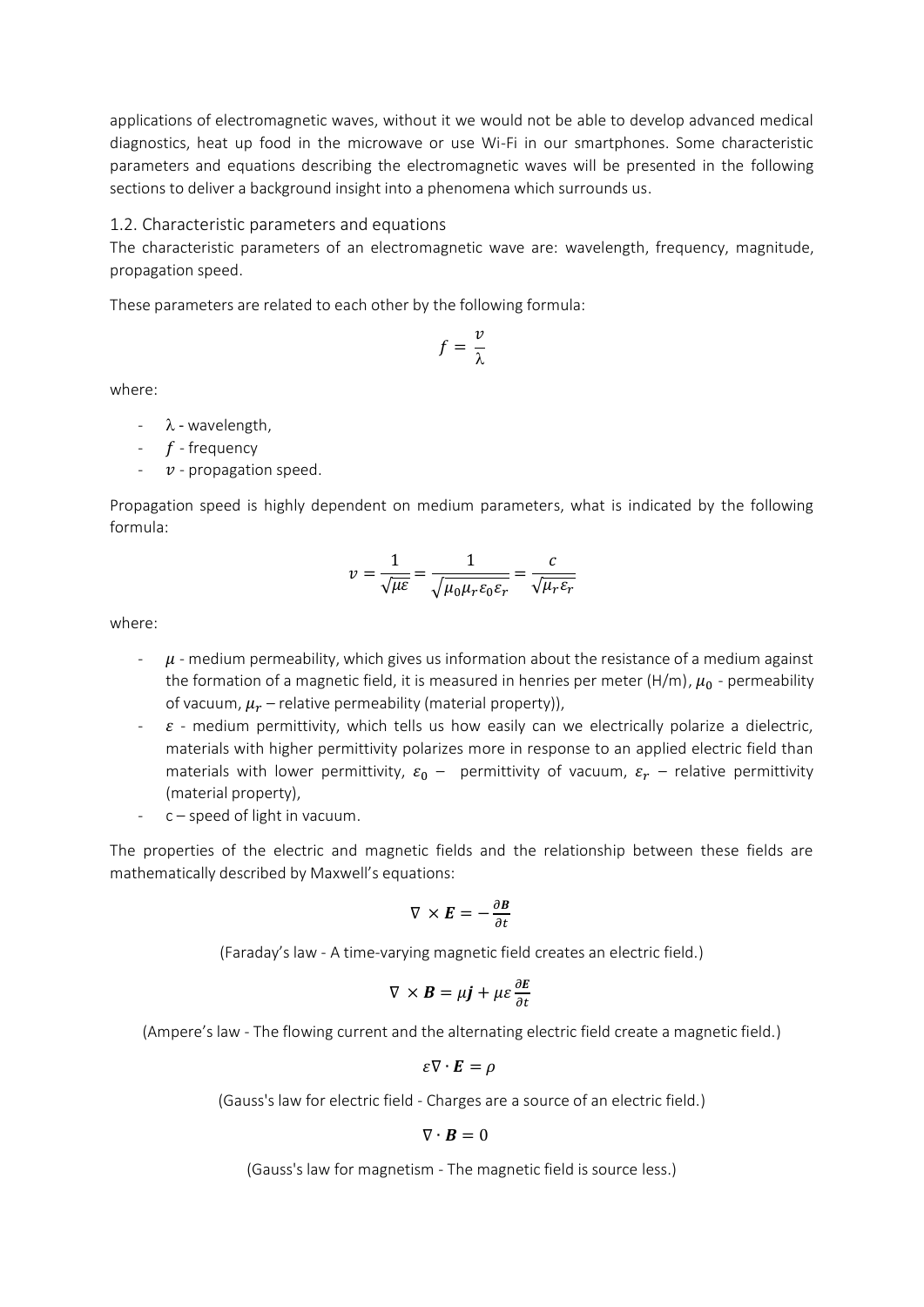where

- j is electric current density,
- $\rho$  is electric charge density.

The propagation of the electromagnetic wave, which is presented in this instruction is mathematically described by Faraday's law and Ampere's law. In the equations presented above, we can see H (A/m) vector instead of B (T). In our case, these vectors are related to each other as follows:

$$
B = \mu H
$$

$$
\nabla \times E = -\mu \frac{\partial H}{\partial t}
$$

$$
\nabla \times H = j + \varepsilon \frac{\partial E}{\partial t}
$$

Permittivity and permeability can take different forms, e.g. they can depend on frequency (dispersive) or the value of the applied field (nonlinear). In our case we are considering a simplified model of nondispersive, linear and isotropic material, so μ and ε are scalars.

#### <span id="page-5-0"></span>1.3. 1D problems

The application can be used to visualise simplified 1D and 2D electromagnetic wave propagation. In 1D mode there is a possibility to visualise wave propagation through 3 different media. This corresponds to everyday life examples, such as radio/mobile phone/WiFi signal crossing house wall or window (Figure 3). We assume a simplified model in which our signal is propagating in an isotropic medium without losses and incident normally at the media boundaries. In our 1D space there are variations only in one direction, let us assume it to be X. Let's also assume that our E vector has only one nonzero component – Ez.

$$
\nabla \times \mathbf{E} = a_x \left( \frac{\partial E_z}{\partial y} - \frac{\partial E_y}{\partial z} \right) + a_y \left( \frac{\partial E_x}{\partial z} - \frac{\partial E_z}{\partial x} \right) + a_z \left( \frac{\partial E_y}{\partial x} - \frac{\partial E_x}{\partial y} \right)
$$

$$
\nabla \times \mathbf{E} = a_x (0 - 0) + a_y (0 - \frac{\partial E_z}{\partial x}) + a_z (0 - 0)
$$

In this case, the Faraday's law equation simplifies to:

$$
\frac{\partial Ez}{\partial x} = \mu \frac{\partial Hy}{\partial t}
$$

and accordingly, the Ampere's law equation takes the following form:

$$
\frac{\partial Hy}{\partial x} = j + \varepsilon \frac{\partial Ez}{\partial t}
$$

This two coupled equations where used in order to prepare a visual simulation of wave propagation in space and time.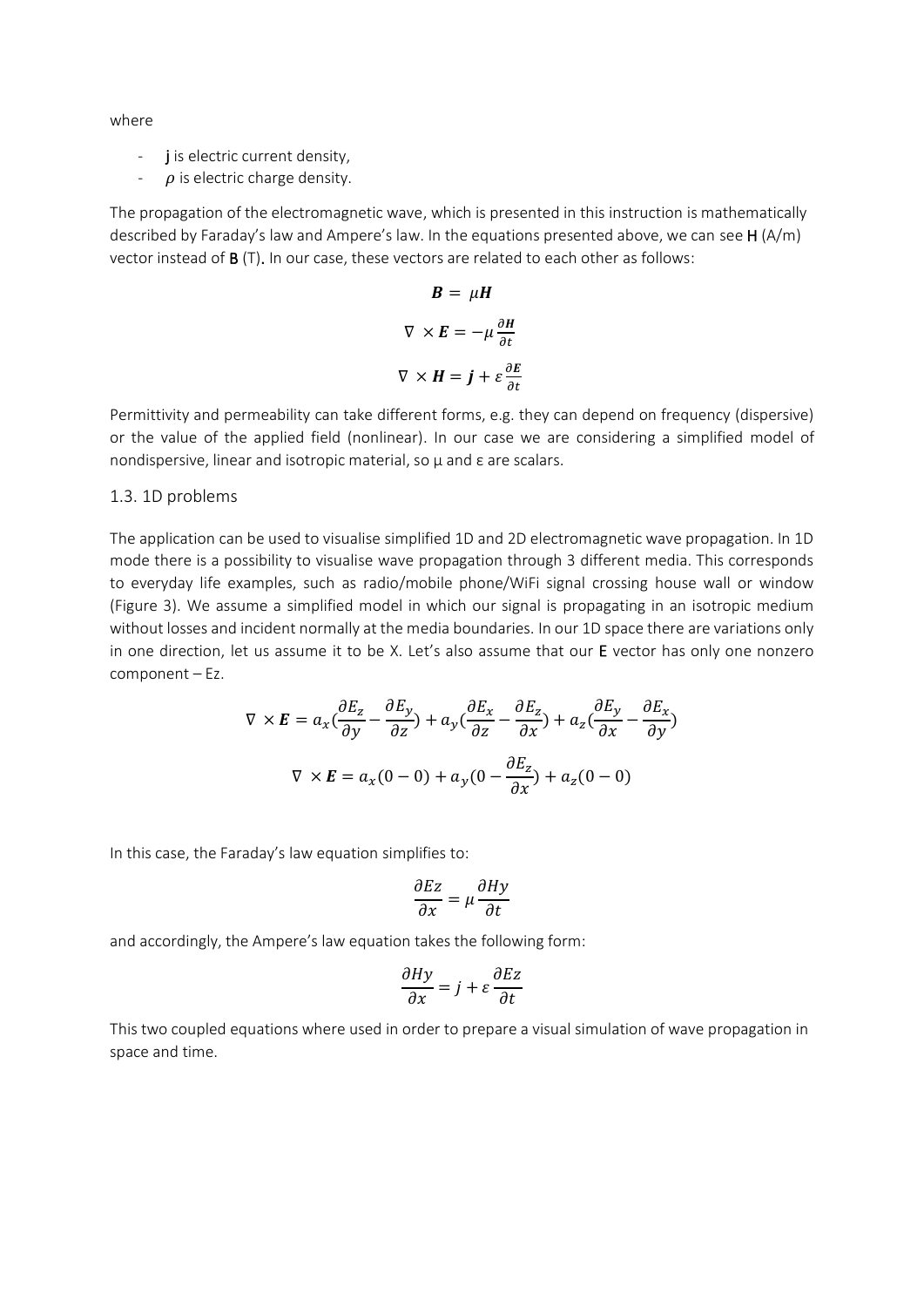

*Figure 2.3 Wave propagation through different media*

In order to visualize the situation described above (Figure 3) we have to set proper *Problem Type* (1D wave propagation) and change parameters (e.g. *Epsilon 1* and *Epsilon 3* can be set to 1, which is equal to air permittivity, *Epsilon 2* can be set to 3.7, which is equal to brick permittivity and *Frequency* can be set to 10000000kHz (10GHz).



*Figure 2.4 1D simulation for* 2*=3.7 and 2nd medium width=0.2wavelength*

It is also possible to plot E and H values on 3D plot. This option is available after changing *Plot Type* to "3D" (Figure 5).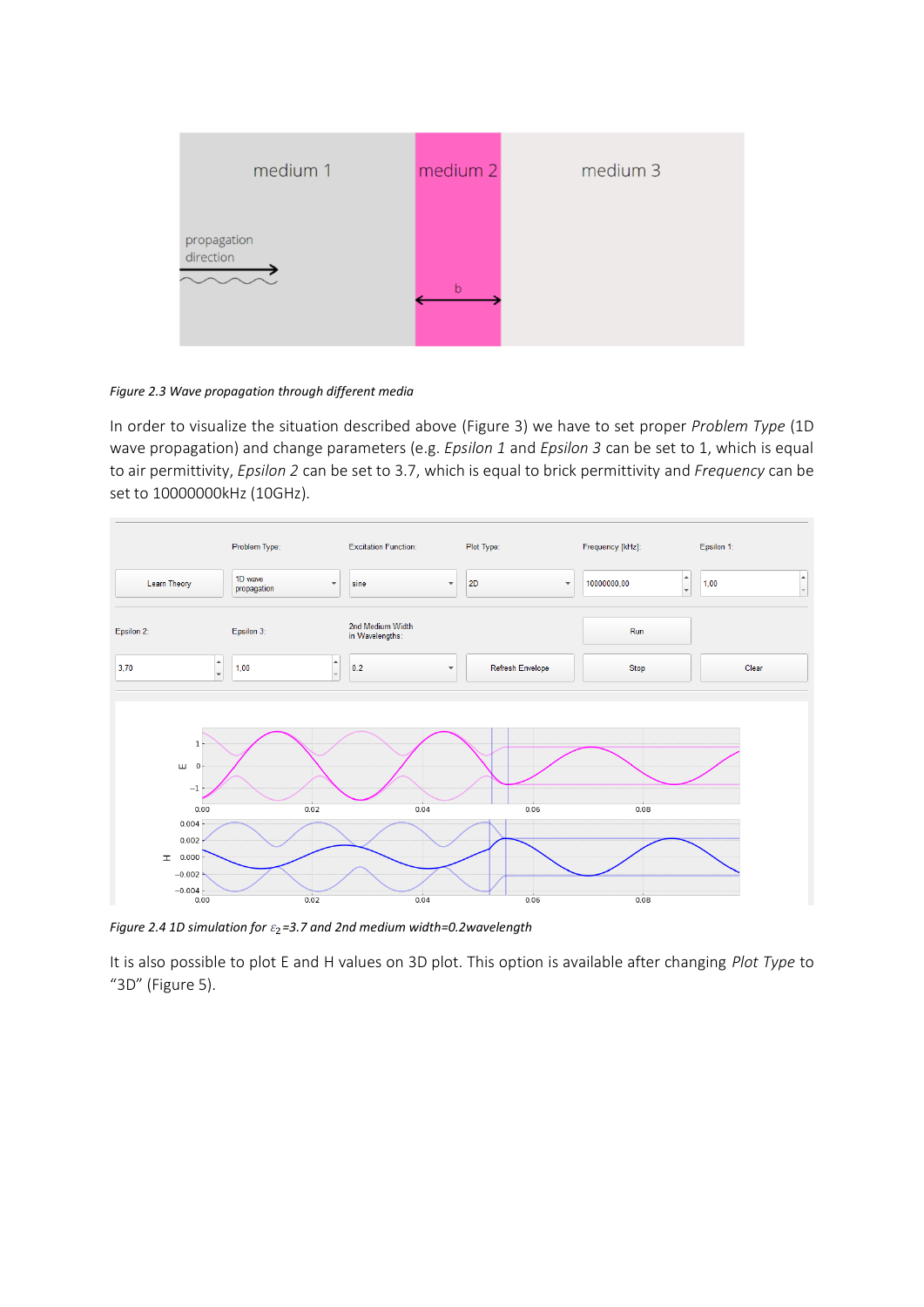

*Figure 2.5 1D simulation for* 2*=3.7 and default 2nd medium width, 3D plot*

During simulation we can observe that on the media boundary some part of incident wave is transmitted to the second medium and some part is reflected back towards the signal source. It can also be seen that incident and reflected waves merge, giving partially standing wave. The reflection coefficient can be calculated from the formula presented below:

$$
\Gamma = \frac{Z_2 - Z_1}{Z_2 + Z_1}
$$

where  $Z_2$  and  $Z_1$  are characteristic impedances of medium 2 and 1 respectively and:

$$
Z_n = \sqrt{\frac{\mu_n}{\varepsilon_n}}
$$

Negative value of the reflection coefficient means that the wave propagates from a medium of higher impedance.

Another useful coefficient, which describes a wave behaviour at the media boundary is a Standing Wave Ratio (SWR):

$$
SWR = \frac{1 + |\Gamma|}{1 - |\Gamma|}
$$

The SWR takes values from the interval  $(1; \infty)$ . For small values of SWR (tending to 1), we deal with a more traveling-like wave.

In the present application, we can manipulate the value of reflection coefficient/SWR by changing *2nd Medium Width in Wavelengths* (our wall).

In the case of plane wave incident on a media stack, we should consider a more complex formula for an impedance "seen" by a wave incident at media 1 and 2 boundary. The plane wave that incidents at the boundary of medium 1 and medium 2 is partially transmitted to medium 2. Then this partially transmitted wave incidents at the boundary of medium 2 and medium 3. Again, a part of the wave is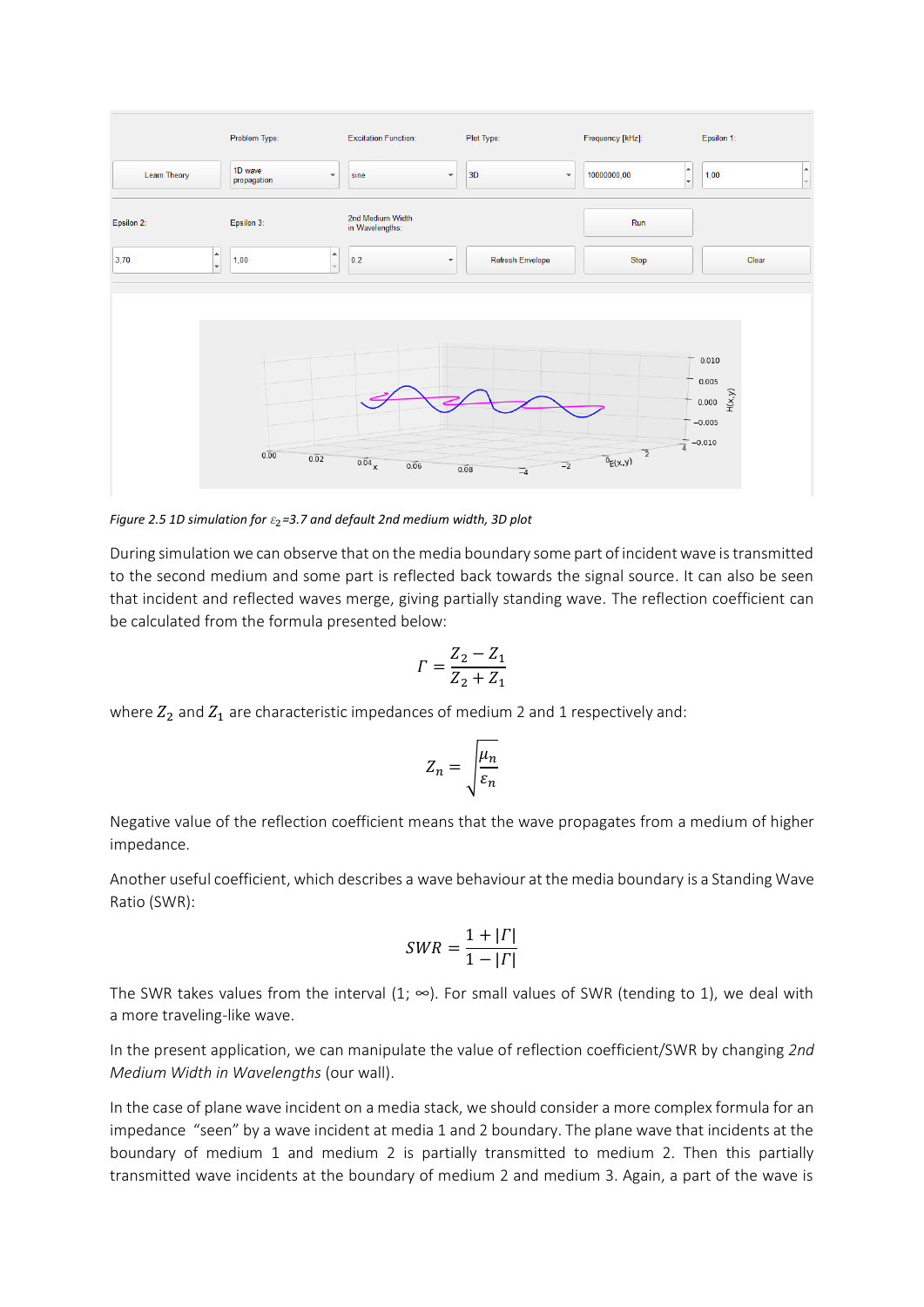transmitted to medium 3 and another part is reflected and propagates in medium 2. Thus, the wave that propagates in the second medium is influenced both by the wave reflected from the boundary of medium 2 and medium 3 and wave transmitted from the boundary of medium 1 and medium 2. In order to simplify the calculation of reflection coefficient or SWR at the boundary of medium 1 and medium 2 we can define an adjusted impedance, which takes into account the wave reflected from the boundary of medium 2 and medium 3:

$$
Z_{2a}(b) = Z_2 \frac{Z_3 - jZ_2tg(\beta_2b)}{Z_2 - jZ_3tg(\beta_2b)}
$$

where b is the second medium width (Figure 3).

For specific widths of our wall we can obtain impedance matching of different media at the boundary of medium 1 and 2, which means that reflection is minimized and no/almost no standing wave is created. The impedance matching is desirable e.g. in systems containing transmission lines. If the impedances at each end of the line are not matched to the transmission line's characteristic impedance the reflections of the signal at the ends of the line are generated. In general, impedance matching is desirable to ensure the best possible signal transmission efficiency.

There are two special cases of impedance matching:

- using half wavelength transformer

- using quarter wavelength transformer

In both cases, our goal is to obtain  $\Gamma = 0$  that results in  $SWR = 1$ .

#### <span id="page-8-0"></span>*1.2.1. Half wavelength transformer*

In the case of half wavelength transformer, the thickness of medium 2 needs to be equal to half of wavelength propagating in this medium (b= $\frac{\lambda_2}{2}$ ) and therefore, we obtain:

$$
tg(\beta_2 b) = t g\left(\frac{2\pi}{\lambda_2} \frac{\lambda_2}{2}\right) = t g(\pi) = 0
$$

and

$$
Z_{2a}(b) = Z_3
$$

If

 $Z_3 = Z_1$ 

then the reflection coefficient at the boundary of medium 1 and medium 2 equals:

$$
I_{1,2} = \frac{Z_3 - Z_1}{Z_3 + Z_1} = 0
$$

We can check the operation of half wavelength transformer in the application, using our previously considered example with brick wall. Comparing a scenario with default value of *2nd Medium Width in Wavelengths* (0.2) (Figure 4) with a half wavelength width (0.5) (Figure 6), we can see a significant difference in the wave shape (remember to refresh the envelope, when the system is stabilised).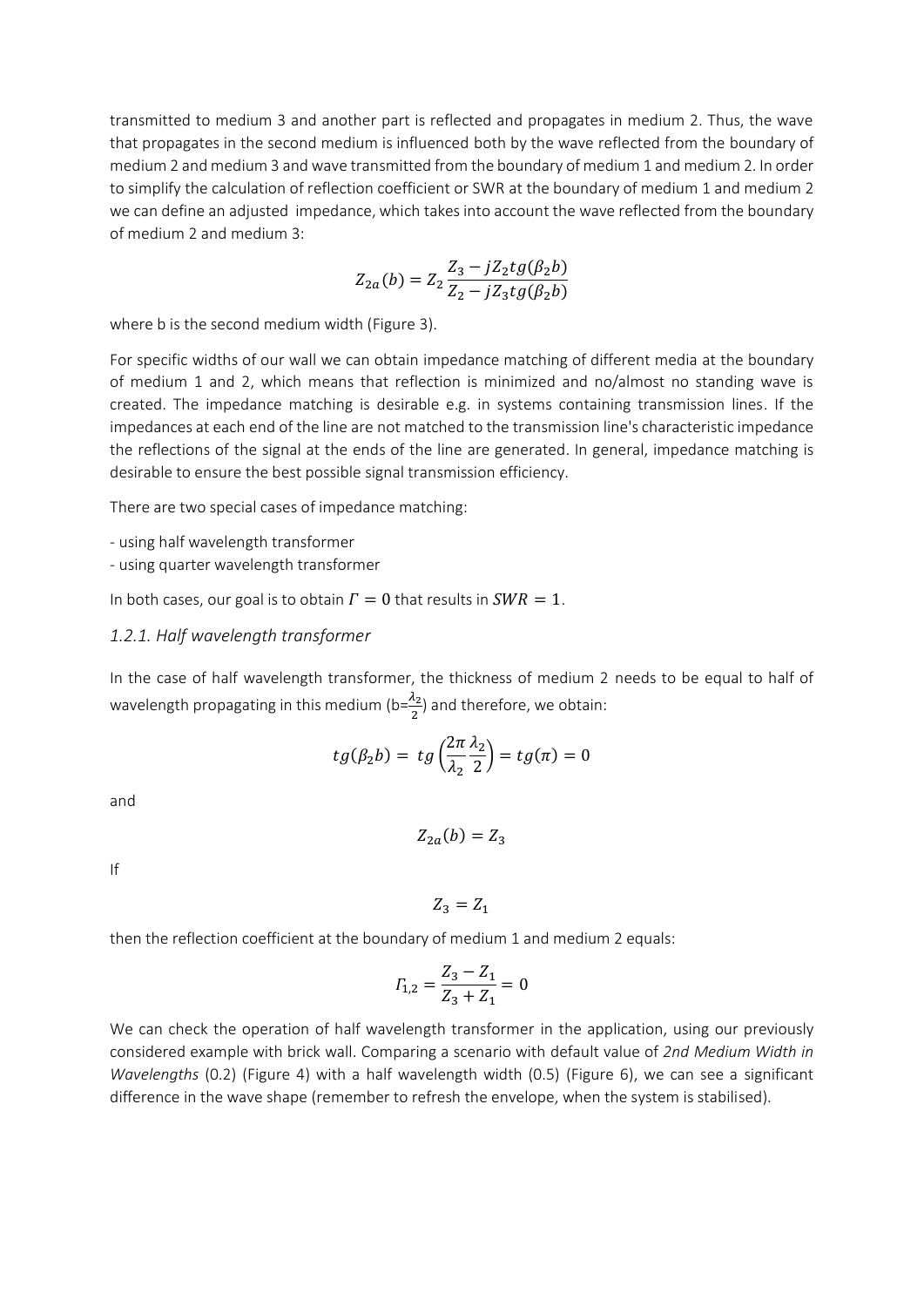

*Figure 2.6 Wave propagation - half wavelength transformer*

Due to the fact that tangent function is periodic with period equal to  $\pi$ , the thickness of medium 2 can be equal to  $n\frac{\lambda_2}{2}$  $\frac{2}{2}$ , where n is an absolute positive number, and the same effect will be obtained (only the  $^2$ transient state will last longer for higher n).

### <span id="page-9-0"></span>*1.2.2. Quarter wavelength transformer*

We can obtain similar results using quarter wavelength transformer. In this case b= $\frac{\lambda_2}{4}$  and therefore we obtain:

$$
tg(\beta_2 b) = tg\left(\frac{2\pi}{\lambda_2} \frac{\lambda_2}{4}\right) = tg\left(\frac{\pi}{2}\right) = \infty
$$

and

$$
Z_{2a}(b) = \frac{Z_2^2}{Z_3}
$$

If

$$
Z_2=\sqrt{Z_1Z_3}
$$

then the reflection coefficient on the boundary of medium 1 and medium 2 equals:

$$
I_{1,2} = \frac{\frac{Z_2^2}{Z_3} - Z_1}{\frac{Z_2^2}{Z_3} + Z_1} = \frac{\frac{\sqrt{Z_1 Z_3}^2}{Z_3} - Z_1}{\frac{\sqrt{Z_1 Z_3}^2}{Z_3} + Z_1} = 0
$$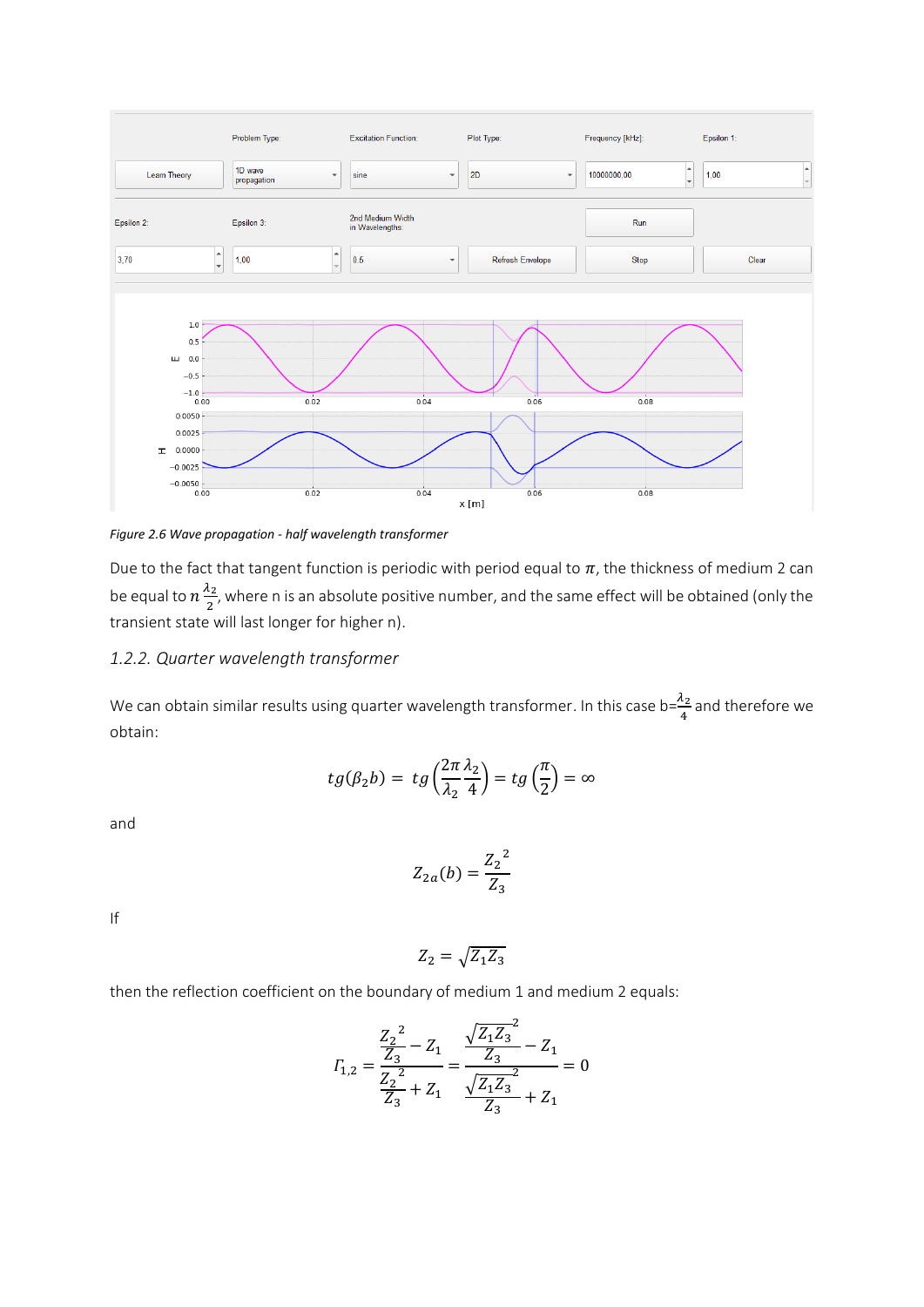In our examples,  $\mu$  is always the same, so we can just match  $\varepsilon$  values to the formula, e.g. we set *Frequency* = 100000,00, *Epsilon 1* = 1, *Epsilon 2* = 2, *Epsilon 3* = 4 and *2nd Medium Width in Wavelengths* = 0.25 (Figure 8), and compare it with results obtained for default width value (Figure 7).



*Figure 2.7 Wave propagation – 2nd medium width=0.2*



*Figure 2.8 Wave propagation – quarter wavelength transformer, 2nd medium width=0.25*

As in the previous example, due to the fact that tangent function is periodic, the thickness of medium 2 can be equal to  $\frac{\lambda_2}{4} + n \frac{\lambda_2}{2}$  $\frac{1}{2}$  and the same effect will be obtained (Figure 9).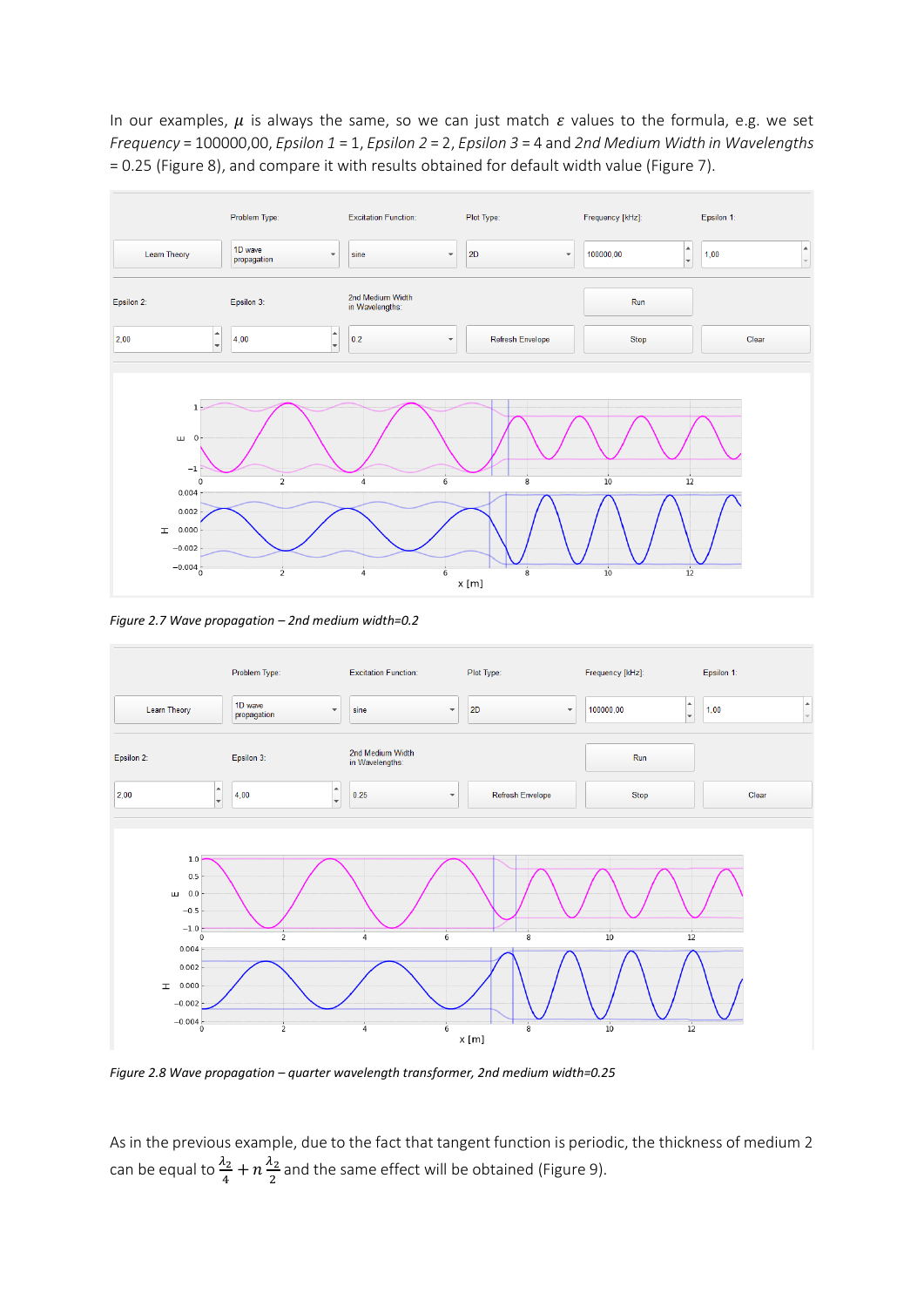

*Figure 2.9 Wave propagation – quarter wavelength transformer, 2nd medium width=0.75*

#### <span id="page-11-0"></span>1.3. 2D problems

In 2D mode there is a possibility to visualise E-component of electromagnetic wave flowing through only one medium (only *Frequency* and *Epsilon 1* can be changed). This can correspond to an example of infinite conducting rod.

In order to transform our 1D equations into 2D equations we have to consider variations in one additional direction, let us assume this to be Y. In this case, Faraday's law and Ampere's law take the following forms:

$$
\frac{\partial Ez}{\partial x} = \mu \frac{\partial Hy}{\partial t}
$$

$$
\frac{\partial Ez}{\partial y} = -\mu \frac{\partial Hx}{\partial t}
$$

$$
\frac{\partial Hy}{\partial x} - \frac{\partial Hx}{\partial y} = J + \varepsilon \frac{\partial Ez}{\partial t}
$$

We can imagine that there is an infinite rod with thickness tending to 0 in the centre of our plane, through which alternating current flows. The equations presented above, mathematically describe this situation and we can observe the graphical representation of this example after running 2D mode simulation.

In order to run a 2D simulation and display a 3D plot, change the *Problem Type* to "2D Wave Propagation" and the *Plot Type* to "3D" (Figure 10).